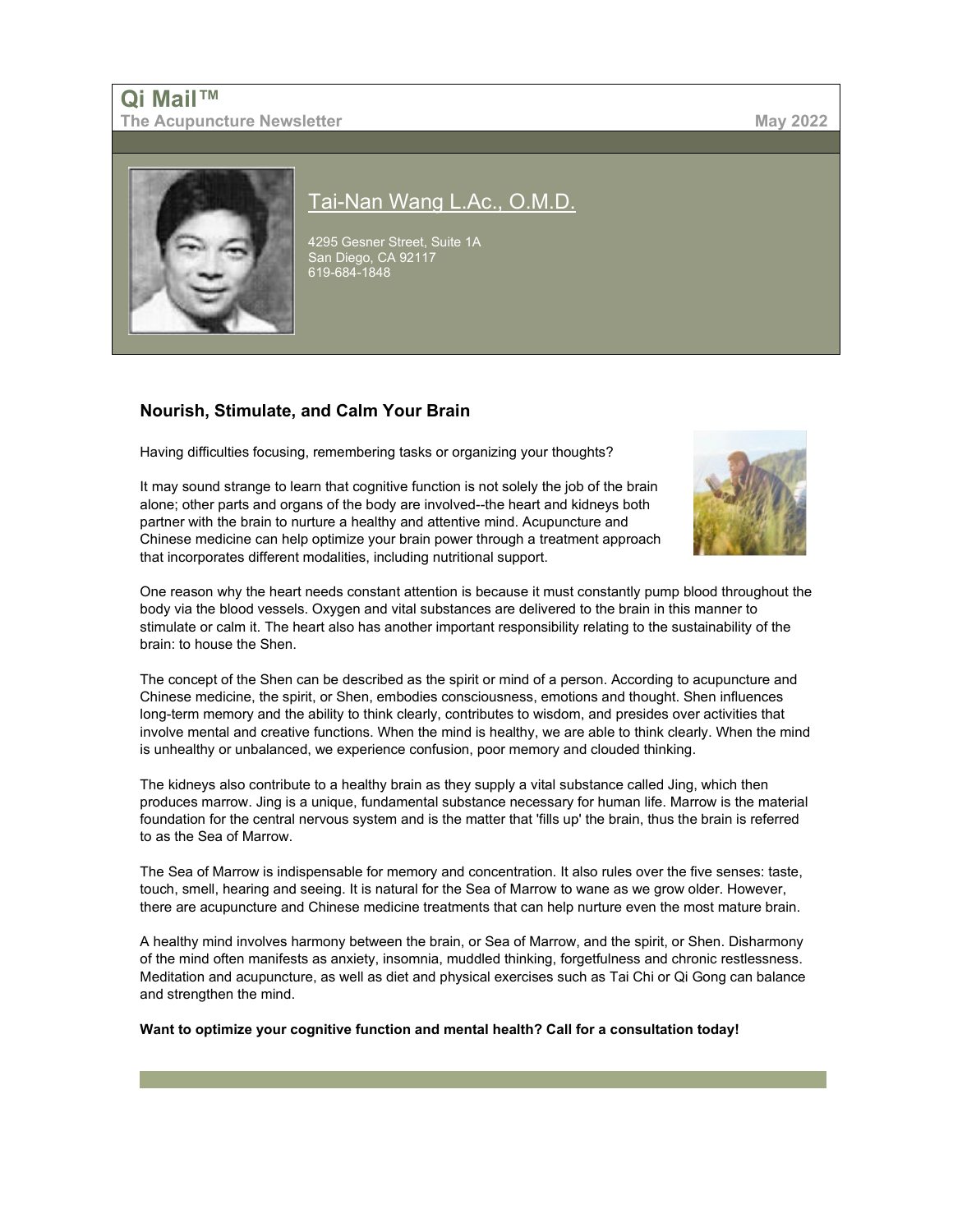## **Boost Your Mental Energy, Recall, and Focus**

Are you having difficulties recalling what you ate for dinner last night, or do you tend to forget what you are talking about in mid conversation? Do you have trouble coming up with new ideas or find yourself having to study twice as much to retain half the information?

Fuzzy thinking can muddle our words as much as our thoughts. It can drain our creative juices, zap our confidence and make us question our intelligence.

Here are a few acupressure exercises to improve your mental function:

### **Mental Energy Boost**

For a quick boost of mental energy, press point Shuigou. It is located between the bottom of your nose and your upper lip, in the vertical groove that is technically called the philtrum. Simply tap the area with moderate force for about 30 seconds to help revitalize your mind and bring your awareness back to the present moment.

### **Memory Recall Boost**

When you're struggling to recall information and can't quite do it, try applying pressure to point Yangbai. To locate this point, find the middle of your eyebrows with your fingertips and slide upwards about half an inch. Just press and make tiny circular motions for a minute or two. Doing this gentle exercise may help coax the information from your mind you are looking for.

### **Focus and Learning Boost**

To enhance your focus and learning ability press on point Yintang, located between the eyebrows and sometimes referred to as "the third eye." The translation for Yintang, is "hall of impression."

A "hall" is defined as a corridor or passageway, or the large entrance room of a house. An "impression" is defined as a strong effect produced on the intellect, emotions or conscience. Thus, Yintang is the entrance or passageway to the mind.

Yintang is used to improve mental clarity, concentration and cognitive function, as well as soothe emotions and relieve stress, anxiety and agitation.

For effective self-administered acupressure:

- Breathe deeply
- Focus on the point as pressure is applied
- Pressure should be strong but not uncomfortable
- Begin when you first feel symptoms and continue until they subside

### **Exercises to Improve Concentration**

Trouble focusing on your work or losing steam mid-way? Oriental medicine has innovative approaches to restoring concentration, based on an interpretation of Qi, the energy which powers the body and the mind. According to Chinese Medicine, Qi stems from four main components of diet, exercise, rest and mental activity, each of which tend to vary in terms of quality, quantity, frequency, and duration.

Looking at these components, you may realize you need to make adjustments to your diet, fitness, and relaxation strategies in order to make them more sustainable and conducive to improved brain function and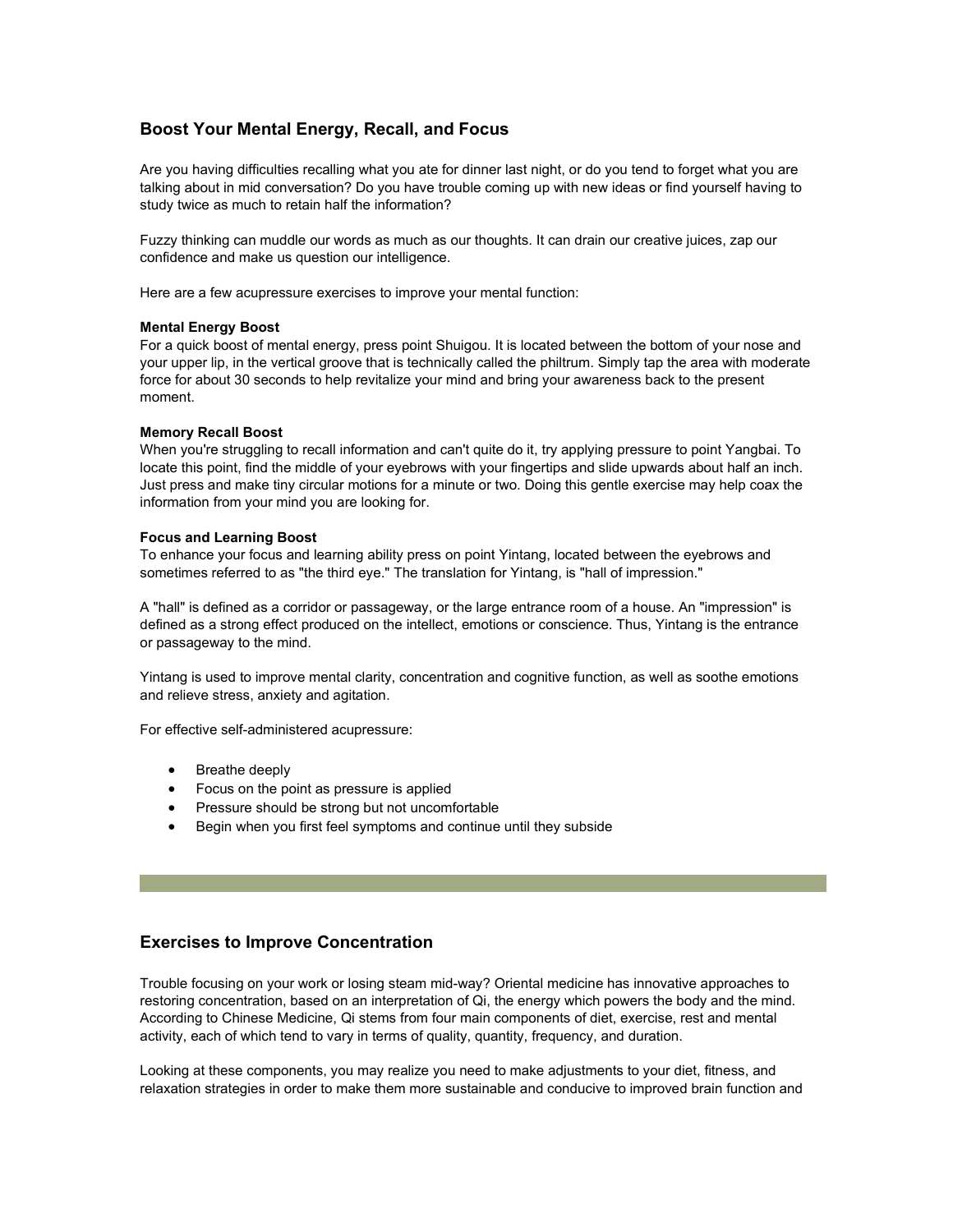overall health. If you are bloated or tired after meals or struggling to fall asleep after turning off the computer, you already know what actions you need to take to nourish your Qi and mind! Meditation and Tai Chi can also help calm and focus the mind. Try integrating these exercises, to nourish and improve your concentration.

#### **Eye Exercise for Concentration**

Prolonged focus on a fixed location can cause eyestrain as well as Qi Stagnation, impairing circulation and concentration. You should routinely change your focus from your phone or computer to a point in the distance. Additionally, try taking short breaks and rolling your eyes in circles, both clockwise and counterclockwise, 10-20 times in each direction, to relieve strain.

### **Hand Exercise for Concentration**

Manipulating the hands can recharge the mind, according to Chinese medicine. Try using Baoding balls, which are small spheres made of wood, stone, metal, or clay which range from 1.8mm and up in diameter. Place one ball in the hand and try to pass it to each finger, then try rotating two balls within your palm.

### **Breathing for Concentration**

Breathing exercises redirect your focus to the Liver, which also is the first organ and meridian system affected in times of emotional stress. As an everyday practice, try breathing in and out, holding the breath, then exhaling again. Force yourself to "let go" even more, which stimulates an even deeper inhalation. Lengthening the breath can calm the mind and redirect your focus away from stress.

### **Meditate to Increase Focus**

Create a quiet, relaxing environment, with comforting items (candles, incense, art that has a spiritual importance to you, etc.) around you.

Sit upright on a cushion with legs folded, or in a chair with your feet firmly planted on the ground, allowing for free and easy breathing. Relax your shoulders and gently place your hands on your knees or in your lap.

Tuck your chin in slightly and keep your eyes half open, your gaze softly focusing downward about four to six feet in front, and your mouth slightly open. Observe your breath.

Try belly-breathing -- not breathing with the chest, but from the navel. Don't accentuate or alter the way you are breathing, just let your attention rest on the flow of your breath.

The goal is to allow the "chattering" in your mind to gradually fade away. If you're distracted by a thought, gently bring your mind back to your breathing. Continue to focus on your breathing for 10 or 15 minutes.

Stay relaxed, yet awake and attentive. Finding your balance there is not easy! Eventually, as your body understands what you are doing, meditating will become easier to enter into. Remember to be gentle and patient with yourself. Meditating for even 5 or 10 minutes can have a powerful effect on your day.

### **Acupuncture Increases Brain Function for Patients with MCI**

There has been a push in recent years to study mild cognitive impairment (MCI), which causes issues with memory, cognition and learning. MCI occurs prior to the onset of Alzheimer's disease and symptoms go beyond normal, age-related changes.

There are no pharmacological drugs available to treat MCI in the long-run, so researchers set out to discover if acupuncture could provide substantial medical benefits. The results of their efforts appear in the study "Modulatory effects of acupuncture on brain networks in mild cognitive impairment patients" published in the February 2017 issue of Neural Regeneration Research.

Half of the study participants received real acupuncture treatments specifically designed to improve